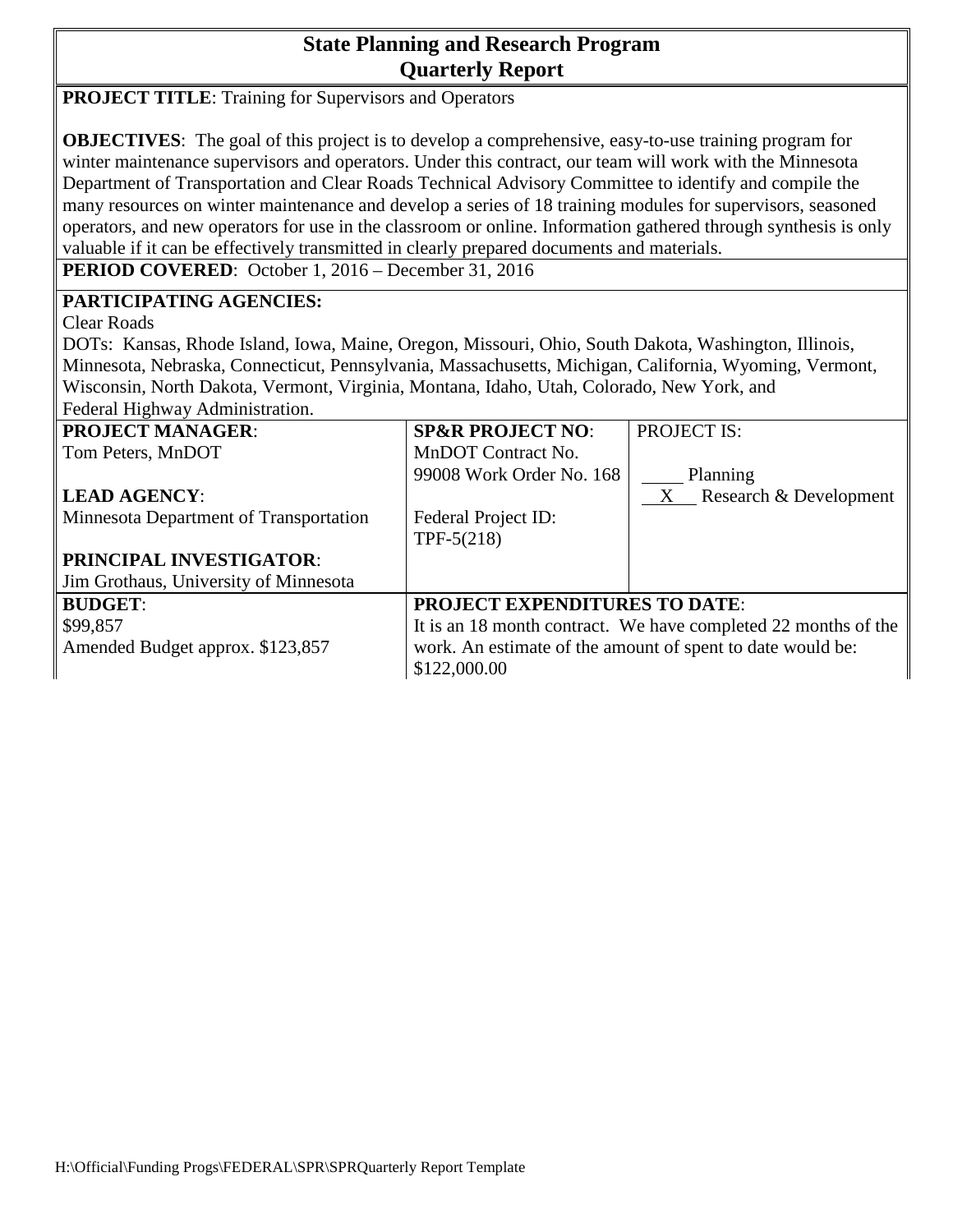#### **WORK COMPLETED:**

Updated work

The final versions Modules 1-18 were shared with Clear Roads staff in early November 2016.

Module 19: "Supervisors and Winter Maintenance" has been reviewed for technical merit and comments were provided to the University. The University is currently making final edits.

Module 20: "Getting ready for Winter" has been reviewed for technical merit and comments were provided to the University. The University is currently making final edits.

Module 21: "Drivers Education" has been reviewed for technical merit and comments were provided to the University. The University is currently making final edits.

All slides and information from the "Record Keeping" modules are currently being incorporated into the following modules:

| $\mathbf{1}$   | Plowing                                   |
|----------------|-------------------------------------------|
| $\overline{2}$ | <b>Truck operations</b>                   |
| $\overline{3}$ | Spreader procedures                       |
| $\overline{4}$ | Material use                              |
| 5              | Pre-wetting                               |
| 6              | Brine production                          |
| 7              | Deicing                                   |
| 8              | Anti-icing                                |
| 9              | Safety                                    |
| 10             | Deicing agent management                  |
| 11             | Level of service                          |
| 14             | Snow and ice                              |
| 15             | Drift control                             |
| 16             | <b>Weather basics</b>                     |
| 17             | Bridge frost                              |
| 18             | Avalanche                                 |
| 19             | <b>Supervisors and Winter Maintenance</b> |
| 20             | Getting Ready for Winter                  |
| 21             | Driver's Education                        |
|                |                                           |
|                |                                           |

A draft report was submitted by October 31, 2017.

An amendment was executed to extend the contract to April 30, 2017 and change the contract language for TASK 9 of the Contract.